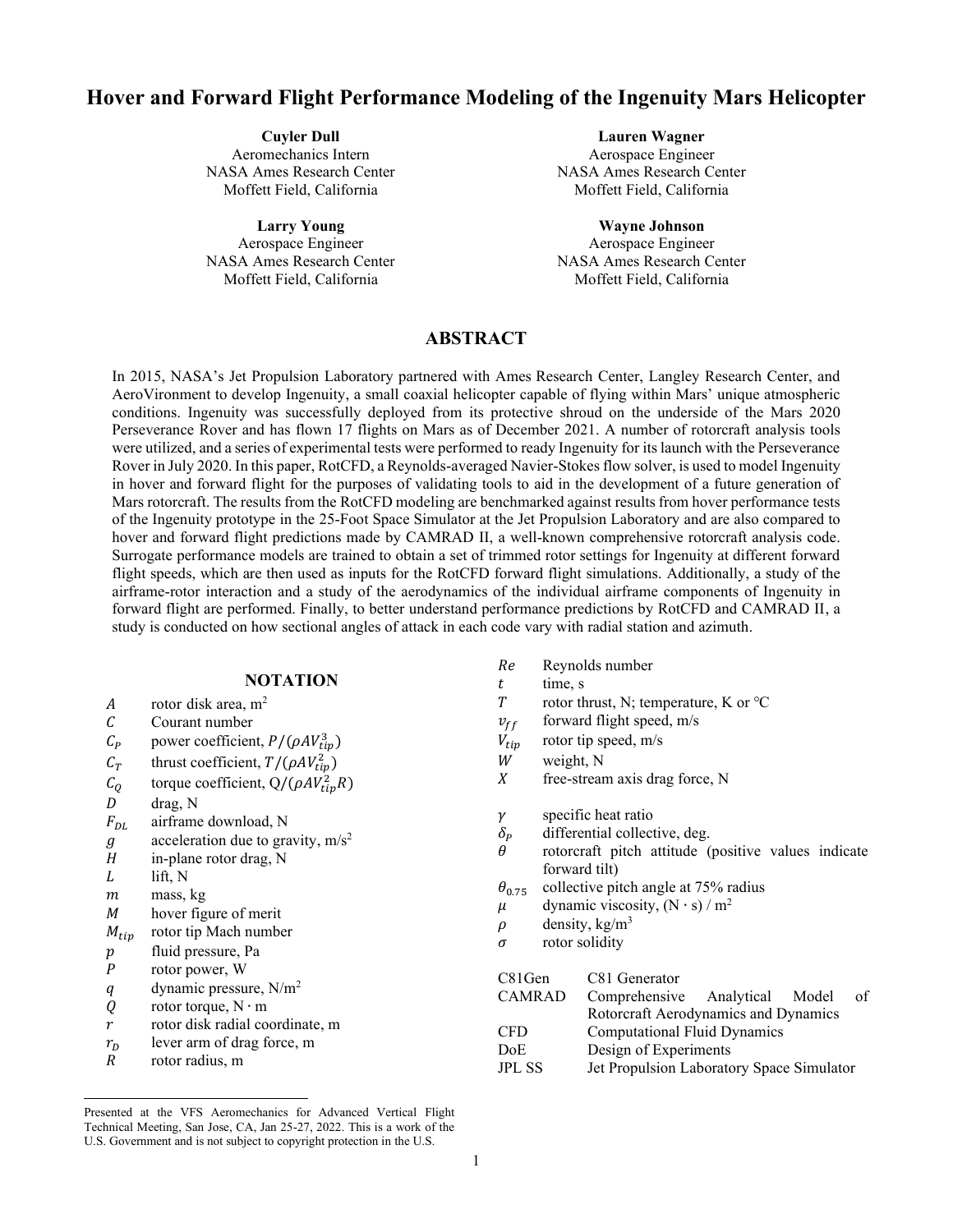| MC            | <b>Mars Condition</b>                   |
|---------------|-----------------------------------------|
| <b>RANS</b>   | Reynolds-Averaged Navier Stokes         |
| <b>RotCFD</b> | Rotorcraft Computational Fluid Dynamics |
| <b>RotUNS</b> | Rotor Unstructured Solver               |

### **INTRODUCTION**

NASA developed the Ingenuity Mars Helicopter to improve upon the range, mobility, and three-dimensional exploration capability of rovers and landers used in previous Mars missions. Rotorcraft on Mars are intended to act as scouts for rovers, improve the resolution of surface images with respect to satellite images, and expedite sample gathering. However, the atmosphere's low density and temperature necessitates rotor operation in uninvestigated Mach-Reynolds number regions [1]. Given Mars' unique atmosphere, extreme terrain, and weak gravitational pull, careful consideration was necessary in the design of this first-generation Martian rotorcraft.

### **Ingenuity Design:**

Ingenuity—shown in Figure 1—has a mass of 1.8 kg and a rotor diameter of 1.21 m. The rotor system consists of two counter-rotating coaxial rotors. This design benefits from a compact rotor system, increased thrust per unit of power with respect to non-coaxial rotor systems, torque balancing from counter-rotating rotors, and symmetry of lift during forward flight. To reduce weight and maintain structural integrity, the blades were built using a molded foam-core composite structure; bi-directional carbon fiber was cured around a machined foam core, yielding blades that weigh only about 28 grams each [2]. Ultralightweight rotors and vehicle hardware is key to the success of Mars rotorcraft.



**Figure 1: Ingenuity on the surface of Mars [3]**

Above the rotors is a solar array which captures solar energy to charge the battery system. Ingenuity's landing gear consists of four carbon-fiber legs which emanate diagonally from the top of the airframe, offering a large footprint for stable take-off and landing maneuvers. Titanium flexures at the top of each leg offer suspension during landing.

Ingenuity's guidance, navigation, and control is provided by a commercial off-the-shelf inertial measurement unit, laser altimeter, processor and camera, and field-programmable gate array chips [4]. The demonstration of solar-electric rotor propulsion by Ingenuity through periodic battery recharging is a key enabler of sustained multi-Sol and multisortie flight missions on Mars for future Mars rotorcraft.

### **Objective**

Just as rotorcraft analysis tools were critical to the development of Ingenuity, the work presented here will support the design and development of future Mars rotorcraft designs. This paper aims to correlate hover and forward flight performance predictions of Ingenuity from a mid-fidelity CFD tool, Rotorcraft CFD (RotCFD), against CAMRAD II, a comprehensive rotorcraft analysis software. Furthermore, these predictions are correlated to experimental hover data acquired in the 25-Foot Jet Propulsion Laboratory Space Simulator (JPL SS). Only recently [5] has an initial set of forward flight test data using a "wind wall" in the 25-Foot SS been published; correlation with this experimental data, and perhaps flight test data from Mars, ought to be included in future work in this area. Nevertheless, this paper seeks to expand upon the effort to enhance modeling fidelity of rotorcraft in Martian conditions.

Rotorcraft CFD (RotCFD) [6] is selected as the aerodynamic modeling environment for Ingenuity for this paper. The software tool provides a robust aerodynamic modeling environment that can model Ingenuity and accurately relate rotorcraft design inputs to performance predictions. RotCFD is a mid-fidelity computational fluid dynamics tool developed by Sukra Helitek—partly under NASA Small Business Innovation Research funding—that uses two-dimensional airfoil data and a Reynolds Averaged Navier Stokes (RANS) solver to simulate unsteady, incompressible flows. RotCFD was one of the tools used during the Ingenuity development, especially in examining test facility interference effects on rotor performance and flight dynamics.

RotCFD is used here to model Ingenuity's coaxial rotors without its airframe in the hover flight condition and Ingenuity's rotors with its airframe in forward flight. For hover simulations, the interrelation between the power and thrust of the rotor is predicted as well as the rotors' figure of merit. For forward flight, the interrelation between the coefficients of thrust and power and forward flight speed is predicted.

### **Mars Conditions**

The atmosphere of Mars consists of approximately 95% carbon dioxide, 2.7% nitrogen, and 1.6% argon [7] with an atmospheric density of approximately 0.017 kg/m<sup>3</sup>—about 1.5% of the air density at sea level on Earth [8]. The atmospheric composition and low air temperatures yield a lower speed of sound than Earth's. Furthermore, Ingenuity's small rotor system and the low air density result in low chord-based Reynolds numbers. Together, these factors constrain rotor design and operation, making it more difficult to generate thrust. However, Mars' gravitational acceleration is approximately  $3.71 \text{ m/s}^2$ —roughly  $38\%$  of Earth's—which lowers thrust requirements.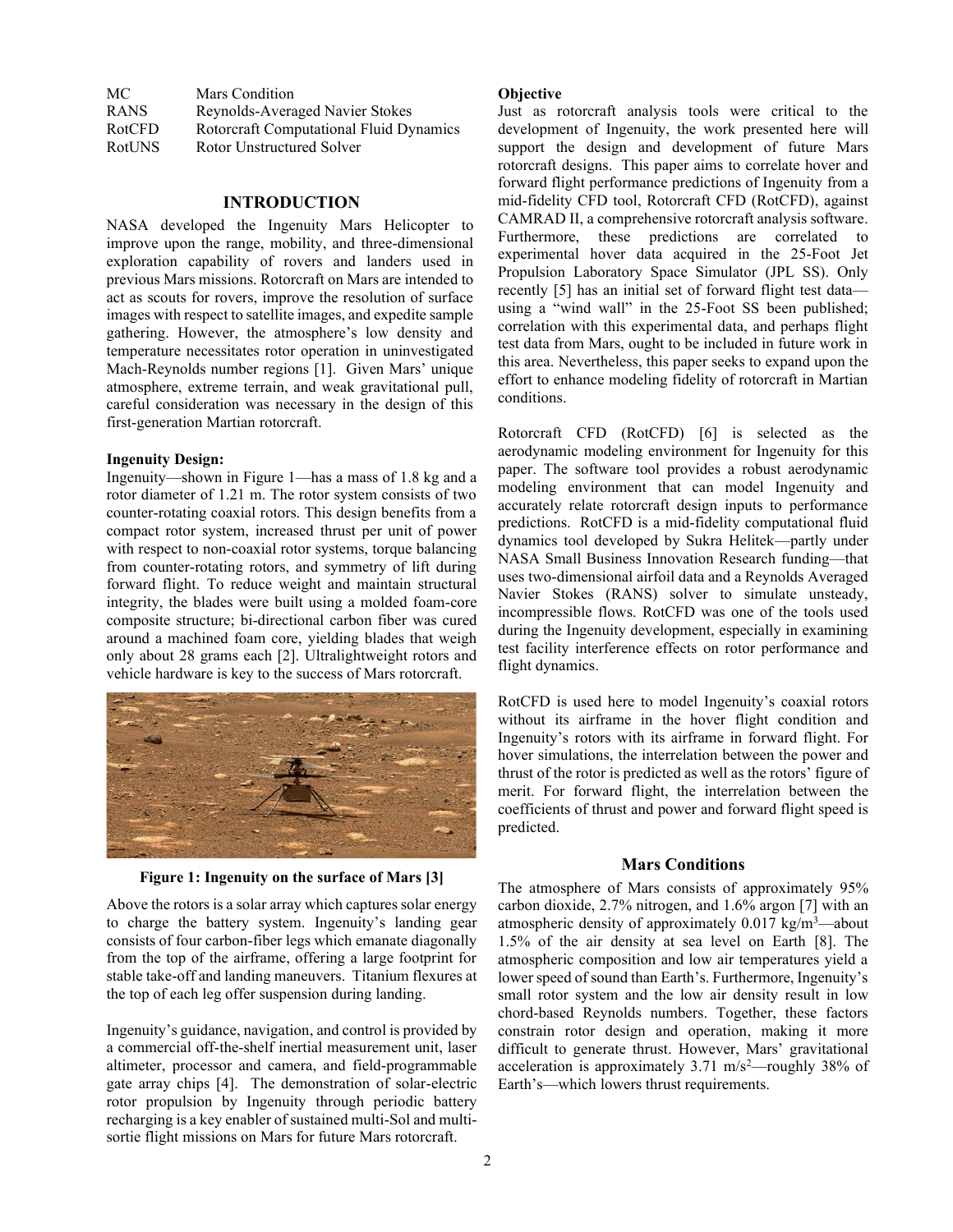# **MODELING, SIMULATION, AND TESTING ENVIRONMENTS**

NASA Ames Research Center has long had a research interest in the development of Mars rotorcraft, stemming from the late 1990s [9]. Ames' contributions to Ingenuity development included providing expertise and performing engineering tasks for both vehicle analysis and experimental testing. The Ingenuity initial concept was documented in [10] by JPL.

# **Ingenuity Airfoil Analysis**

In 2018, Koning et. al. [8] generated a set of twodimensional airfoil tables for Ingenuity's blades, which were designed by AeroVironment, Inc. These airfoil aerodynamic coefficient tables were produced by the C81 Generator (C81Gen) software tool, which used the NASAdeveloped time-dependent compressible RANS solver ARC2D, with the outer software framework developed by Sukra Helitek. Koning et. al. [1] then improved upon this analysis with higher-fidelity, time-accurate simulations in OVERFLOW, an implicit compressible RANS solver [11]. The purpose of the second iteration was to enable higheraccuracy aerodynamic coefficients, a thorough understanding of the flow structure, denser grid meshes, and modeling of realistic trailing edge thicknesses. Airfoil tables were made for both a set of average Martian atmospheric conditions—Mars condition (MC) 2—and JPL SS conditions (see Table 1). MC 1, MC 2, and MC 3 are sets of air properties that represent the low, middle, and high values, respectively, of air density recorded diurnally at the Ingenuity landing location on Mars [8].

|  |  | Table 1: Operating conditions for MC 2 [8] |  |  |  |
|--|--|--------------------------------------------|--|--|--|
|--|--|--------------------------------------------|--|--|--|

| Variable                                           | MC <sub>2</sub> | <b>JPL SS</b> |
|----------------------------------------------------|-----------------|---------------|
| Density, $\rho$ [kg/m <sup>3</sup> ]               | 0.017           | 0.0175        |
| Temperature, $T$ [K]                               | 223.15          | 293.15        |
| Gas constant, $R \left[ m^2/(s^2 \cdot K) \right]$ | 188.90          | 188.90        |
| Specific heat ratio, $\nu$                         | 1.289           | 1.289         |
| Dynamic viscosity, $\mu$ [(N · s)/m <sup>2</sup> ] | $1.13e-0.5$     | 1.504e-05     |
| Static pressure, p [kPa]                           | 0.716           | 0.969         |
| Speed of sound, $a \lfloor m/s \rfloor$            | 233.13          | 269.44        |
|                                                    |                 |               |

#### **RotCFD**

RotCFD [6] aids with fluid dynamics analysis of rotorcraft, propellers, and wind turbines. RotCFD provides an integrated development environment with an embedded graphical user interface which affords efficient geometry manipulation, grid-generation, pre-processing, flow solving, post-processing, and flow visualization.

The software includes flexible modeling capabilities, both in regard to body geometry manipulation and rotor system representation. RotCFD can model rotors using the unsteady, time-dependent blade element theory or steady, time-independent actuator-disk model. To reduce computational complexity, steady modeling is chosen for these analyses.

To model the aerodynamic performance of Ingenuity, the Rotor Unstructured Solver (RotUNS) is used. This solver operates on an unstructured mesh grid, utilizing three dimensional, incompressible RANS equations to model the flow.

### **CAMRAD II**

Comprehensive Analytical Model of Rotorcraft Aerodynamics and Dynamics (CAMRAD II) is a comprehensive rotorcraft analysis software tool that aids in the design, analysis, and aeromechanics evaluation of rotors and rotorcraft [12]. It provides the ability to predict rotor performance, loads, vibration, and dynamic stability assessments; furthermore, the tool is able to perform trim, transient, and aeroelastic blade flutter tasks.

CAMRAD II models aerodynamic characteristics of rotors using lifting-line theory and free-wake modeling. Twodimensional airfoil characteristics at various radial rotor stations are prescribed through C81 airfoil input files which, in turn, are computationally used to determine the circulation distribution of each blade and, thus, the flow through the rotor. The free-wake vortex wake is modeled through a combination of rolled-up trailed vortices and inboard vortex sheets.

CAMRAD II has been extensively and successfully used by the rotorcraft design and analysis community in modeling the performance and loads of many types of rotorcraft including coaxial helicopter configurations [13].

This software is used to model Ingenuity as a set of coaxial rotors in both JPL SS conditions as well as MC 2 conditions in hover, as shown in Table 1. Additionally, CAMRAD II is used to model Ingenuity in a parametric sweep of forward flight speeds to obtain rotor trim settings and forward flight performance predictions. Results from these simulations serve as a benchmark against which RotCFD predictions are compared.

# **Jet Propulsion Laboratory Space Simulator**

The NASA JPL SS is a 25-foot diameter chamber designed to test spacecraft or rotorcraft in simulated interplanetary or Martian conditions. The chamber is able to simulate extreme temperatures, atmospheric densities, and solar radiation levels [14].

To simulate Mars conditions for flight tests, the chamber was evacuated and then backfilled with  $CO<sub>2</sub>$  to achieve a density of  $\rho = 0.0175 \text{ kg/m}^3$ . Nevertheless, the temperature of the chamber was left at its ambient level of  $T = 20$ °C.

For hover testing, a full-scale prototype was developed. The prototype's rotor speed was fixed at 2,600 RPM; thus, for the 1.21 m diameter rotor, the tip speed was 165 m/s, or  $M_{tip} = 0.62$ . To simulate the reduced gravitational pull on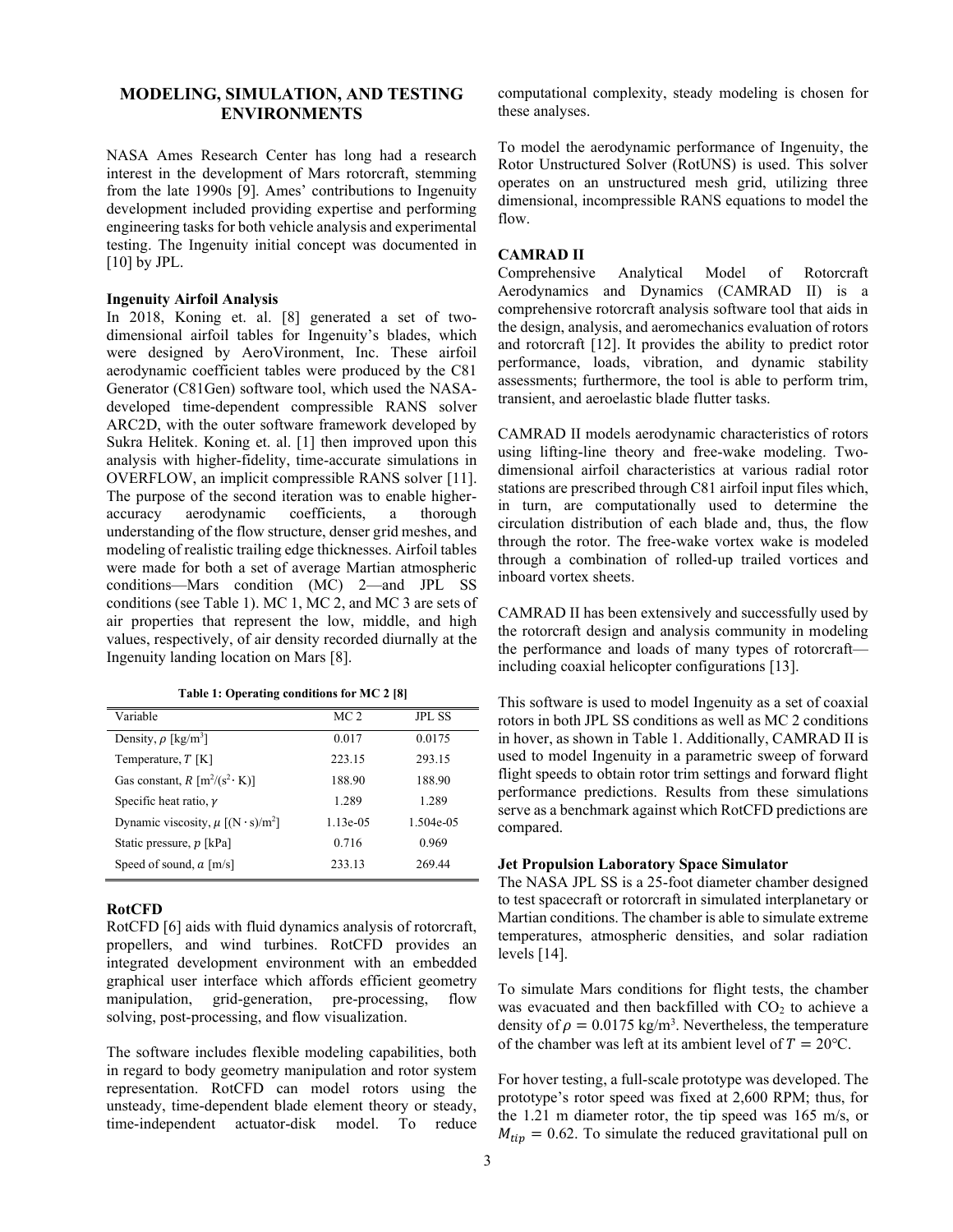Mars with respect to Earth's, certain elements of the rotorcraft were removed to reduce weight, such as the power source for prototype hover testing. Rather, power was fed to the prototype via an electrical tether.

Nevertheless, the thrust and power consumption measurements from within the JPL SS—the measurements against which RotCFD and CAMRAD II performance predictions are compared in this paper—were captured using a stationary test stand on which Ingenuity's two counter-rotating rotors were mounted. Further information about the JPL SS and the Ingenuity tests are discussed by Balaram and Tokumaru [10].

The results from these JPL experimental tests provide the set of data against which hover performance predictions in RotCFD are compared.

# **TECHNICAL APPROACH**

#### **Hover**

A series of CFD simulations is conducted to compare Ingenuity's hover performance predictions in RotCFD against data from the JPL SS and CAMRAD II. Initially, a collective pitch sweep is performed for an isolated rotor to understand the interrelation between a single rotor's collective pitch, thrust, power, and figure of merit.

Once the isolated rotor model is calibrated in RotCFD, a collective pitch sweep is conducted for both rotors configured in their coaxial configuration without the airframe for the same purpose. The airframe is omitted to simplify grid generation and aid in solution convergence.

A key challenge in the control and stability of coaxial counter-rotating rotors is directional stability. To better understand the mode of directional control, a study of differential collective pitch between the rotors is performed. The collective pitch of the top rotor is decreased while the collective pitch of the bottom rotor is increased the same amount about a fixed nominal value. This actuation is known as antisymmetric collective [15]. In effect, the net thrust is nearly held constant while the net yawing moment is varied. A linear model is then fit to quantify the relationship between differential collective setting and the resultant net torque coefficient.

A collective sweep is first performed in MC 2 conditions in RotCFD and CAMRAD II. Then, a collective sweep is performed in JPL SS conditions with both codes. The results from the latter are compared against experimental results from hover tests in the JPL SS in the section titled "Hover Comparison in JPL SS Conditions."

#### **Forward Flight Modeling**

For the forward flight condition, RotCFD performance data is compared against CAMRAD II predictions. To model a valid steady-state forward flight condition, all forces and moments need to be balanced. In this paper, the  $x^+$ -axis of the coordinate system points into the free-stream direction while the  $z^+$ -axis points upward, orthogonal to the freestream axis. Furthermore, a positive pitch attitude,  $\theta$ , indicates a forward tilt. This convention is depicted in Figure 2 below.



**Figure 2: Forward flight coordinate system convention**

The z-component of the net rotor thrust and in-rotor-plane drag need to balance with weight,  $W$ , and the aerodynamic download on the airframe,  $F_{DL}$ .

$$
\sum F_Z = T \cdot \cos(\theta) + H \cdot \sin(\theta) - W - F_{DL} = 0 \tag{1}
$$

Similarly, the x-component of the net rotor thrust needs to balance the airframe drag,  $D$ , and the x-component of the inrotor-plane drag.

$$
\sum F_X = T \cdot \sin(\theta) - H \cdot \cos(\theta) - D = 0 \quad (2)
$$

Furthermore, for directional stability, the net rotor torque between the rotors needs to be equal to zero.

$$
\sum M_Z = Q_{top} + Q_{bottom} = 0 \tag{3}
$$

Longitudinal equilibrium is enforced by balancing the sum of pitching moments of the rotors about Ingenuity's center of gravity and the cross product of the airframe drag and the distance to Ingenuity's center of gravity.

$$
\sum M_Y = M_{Y, top} + M_{Y, bottom} - r_D \times D = 0 \tag{4}
$$

For simplicity, lateral—or roll—stability is omitted from this analysis. Accordingly, the sensitivity of lateral cyclic pitch is not explored.

In addition, the forces on the airframe will be shown in a set of results. These results will follow the coordinate system set forth here, with drag in the negative x-direction and download in the negative z-direction.

# **Surrogate Modeling of Rotor Trim Settings for Forward Flight**

A surrogate model is constructed to map a given forward flight speed to pitch attitude and a set of trimmed rotor collective settings that yield balanced forces and moments for Ingenuity in level, unaccelerated flight in RotCFD. In contrast, the trim task is leveraged in CAMRAD II to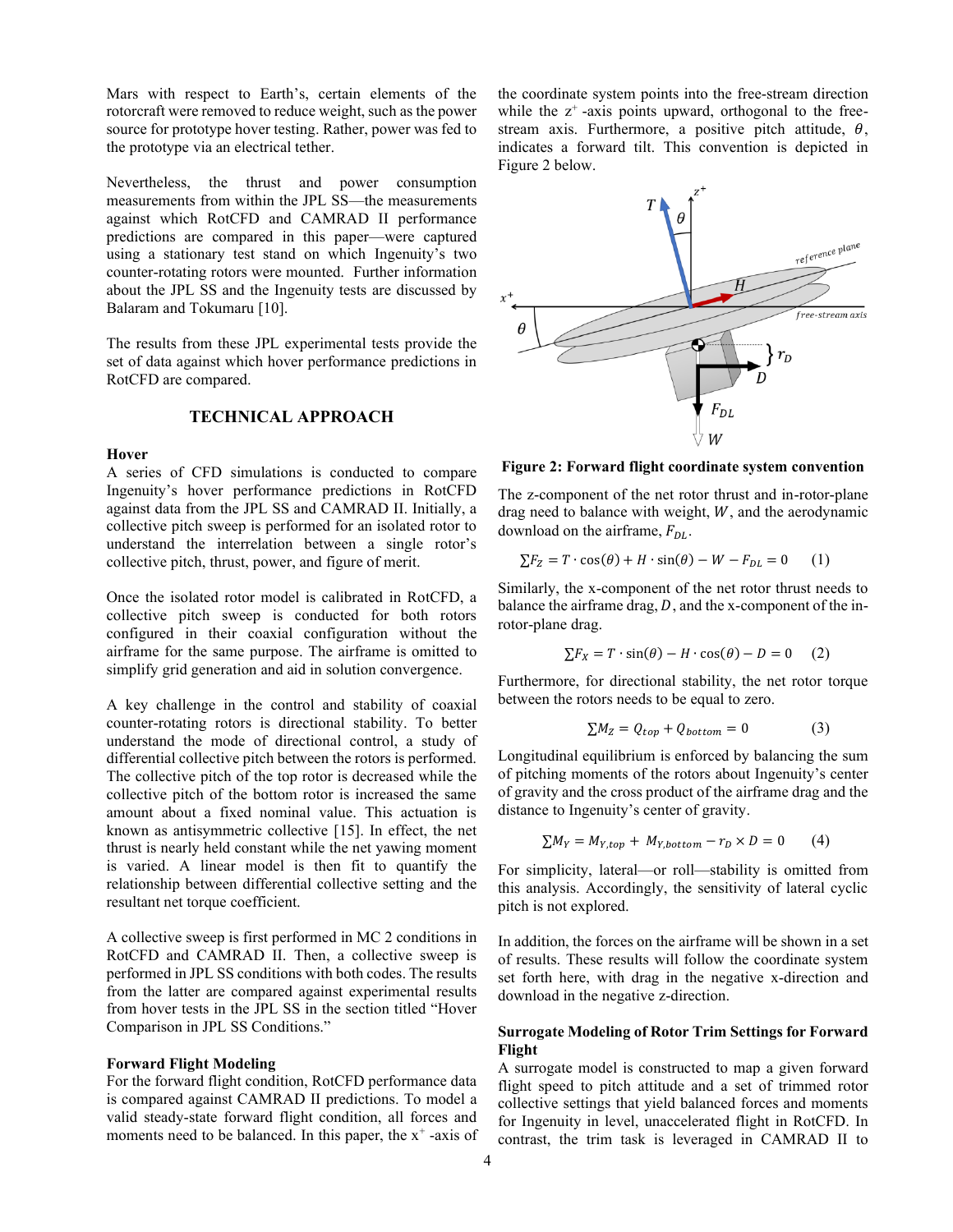converge upon trimmed pitch attitude and rotor settings for each forward flight speed.

To begin, a full-factorial design of experiments (DoE) is constructed that sweeps through forward flight speeds,  $v_{ff}$ , of 5, 10, 15, 20, 25, and 30 m/s and a range of pitch attitude angles,  $\theta$ . For forward flight speeds of 5 and 10 m/s, the pitch attitudes span 0 to 8 deg. with an interval of 2 deg. For forward flight speeds of 15, 20, 25, and 30 m/s—where greater pitch attitudes are required to generate the propulsive force that counters drag—the upper and lower limits of pitch attitude angles modeled are increased accordingly. In total, the DoE consists of thirty-six cases. Table 2 details this DoE below.

|  |  | Table 2: Forward Flight DoE |  |  |
|--|--|-----------------------------|--|--|
|--|--|-----------------------------|--|--|

| Case Range | Forward Flight<br>Speed $[m/s]$ | Pitch Attitude<br>Range [deg.] |
|------------|---------------------------------|--------------------------------|
| [1, 5]     | 5                               | [0, 8]                         |
| [6, 10]    | 10                              | [0, 8]                         |
| [11, 15]   | 15                              | [2, 10]                        |
| [16, 22]   | 20                              | [2, 14]                        |
| [23, 29]   | 25                              | [2, 14]                        |
| [30, 36]   | 30                              | [9, 14]                        |

For each case, the trim tool within RotCFD is used to find the collective and cyclic rotor settings that generate a force of 6.75 N—or the weight of Ingenuity on Mars—in the zdirection while balancing moments about the y- and z-axes.

Inevitably, there is an imbalance of forces in the freestream direction as the pitch attitude angle is not trimmed to balance forces in the x-direction. Thus, a neural network surrogate model is trained to map the input space—a given forward flight speed; sum of forces in x and z; and net moment about y and z—to the output space—nominal collective pitch, differential collective, and cyclic settings.

Thus, a user may query rotor settings that yield unaccelerated, level forward flight by inputting a forward flight speed and zeros for the force and moment inputs into the neural network.

Once the trimmed settings are obtained from the neural network, a final forward flight sweep is performed using the trimmed rotor settings. The forward flight performance predictions are then benchmarked against those of CAMRAD II for the same forward flight sweep.

# **HOVER RESULTS**

# **Differential Collective Torque Matching**

For three nominal collective settings—5, 10, and 15 deg. a differential collective sweep is performed from -1 to 0.6 deg. To clarify, a differential collective setting of -0.5 deg. at a nominal collective setting of 10 deg. would set the top and bottom collective pitches to 9.5 and 10.5 deg., respectively.

Figure 3 depicts how the net torque coefficient of the two rotors varies with differential collective setting for each nominal collective setting. The net torque coefficients for each nominal collective value are uniformly shifted such that the net torque coefficient is zero at a differential collective value of 0 deg.





# **Figure 3: Shifted net torque coefficient versus differential collective for varied collective pitch settings in hover**

For each set of data, the partial derivative of net torque coefficient with respect to differential collective setting,  $\partial C_{\Omega}/\partial \delta_{P}$ , is recorded. The partial derivative for 5, 10, and 15 deg. is calculated as  $1.851 \times 10^{-4}$ ,  $3.525 \times 10^{-4}$ , and  $3.942 \times 10^{-4}$  deg.<sup>-1</sup>, respectively. Thus, for the same unit differential collective control input, the change in net torque coefficient increases with nominal collective.

#### **Rotors-Only Hover Comparison in MC 2 Conditions**

Hover performance predictions from RotCFD and CAMRAD II are compared for MC 2 conditions. Specifically, a collective sweep is performed for Ingenuity's rotors in their coaxial configuration. For each code, the rotors are trimmed to zero net torque using differential collective.

In Figure 4, the added thrust coefficients of the top and bottom rotors are plotted against collective pitch.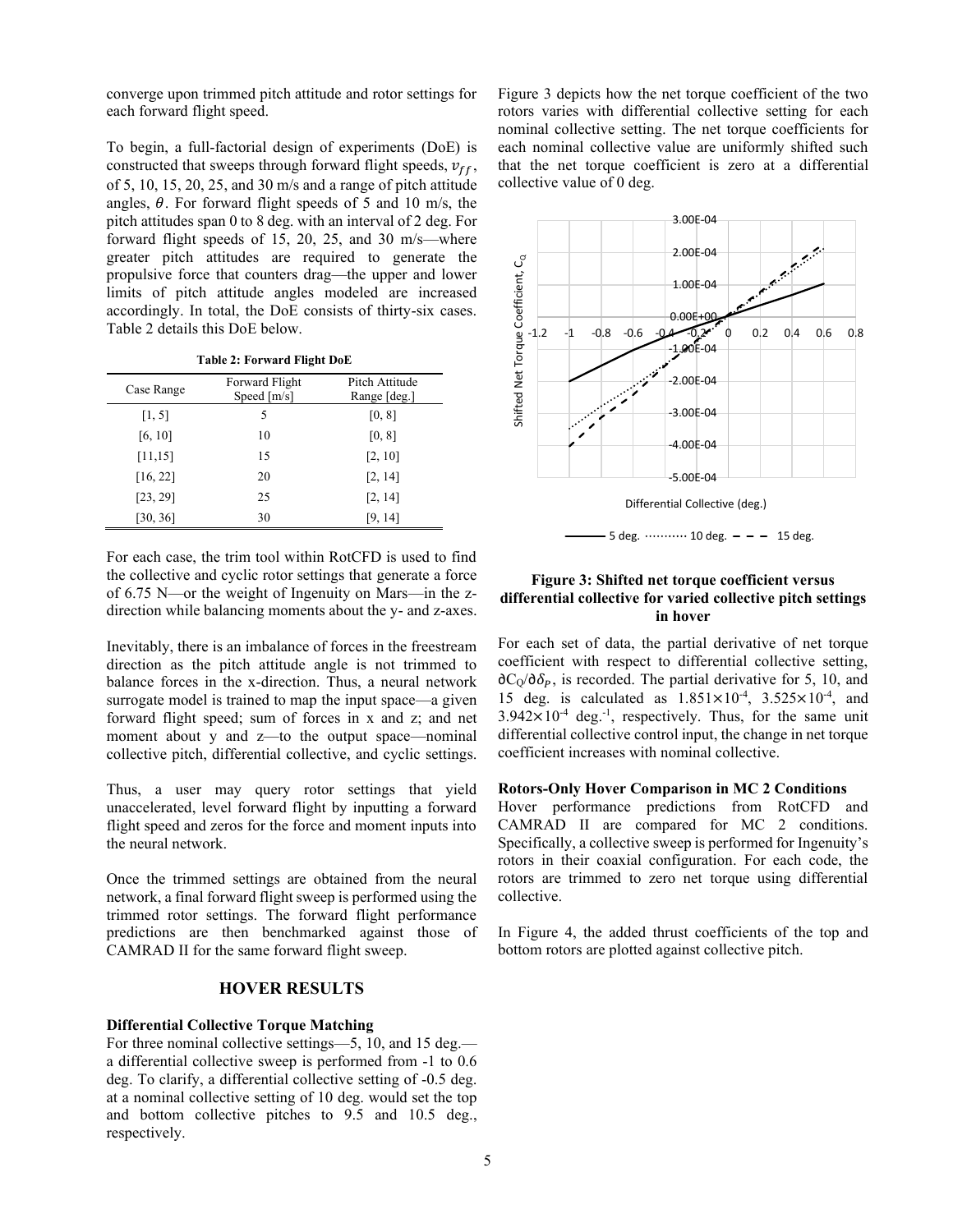

### **Figure 4: Thrust coefficient versus collective pitch for coaxial rotors in MC 2 conditions**

For low collective settings, RotCFD overpredicts thrust coefficients with respect to CAMRAD II. RotCFD and CAMRAD II closely agree for collective settings of 15 and 24 deg., yet RotCFD underpredicts thrust for collective settings between these values.

Figure 5 depicts how power coefficients vary with thrust coefficients through the collective sweep.



# **Figure 5: Power coefficient versus thrust coefficient in MC 2 conditions**

For the design thrust coefficient range—which spans from thrust coefficients of 0.015 to 0.020 and represents the nominal operation of Ingenuity—there is good agreement between RotCFD and CAMRAD II. For higher thrust settings, RotCFD predicts greater power coefficients.

In Figure 6, the rotors' figure of merit is plotted against thrust coefficient divided by solidity.



**Figure 6: Figure of merit versus thrust coefficient over solidity in MC 2 conditions**

There is some agreement between the data sets for the design thrust coefficient range. However, for high thrust coefficient settings, there is a divergence in the data sets. RotCFD overpredicts the power coefficient with respect to CAMRAD II; thus, RotCFD underpredicts the rotors' figure of merit for high thrust coefficients with respect to CAMRAD II.

### **Hover Comparison in JPL SS Conditions**

Without the airframe of Ingenuity, the rotors are modeled in their coaxial configuration to elucidate the intra-rotor interaction and total rotor system performance in CAMRAD II and RotCFD. These results are compared against those of the experiments in the JPL SS. Figure 7 below depicts the difference between the coaxial rotors of Ingenuity modeled in RotCFD and the rotors mounted to the thrustmeasurement test stand in the JPL SS.



**Figure 7: Coaxial rotors of Ingenuity in RotCFD (top) and the thrust-measurement test stand in the JPL SS (bottom) [4]**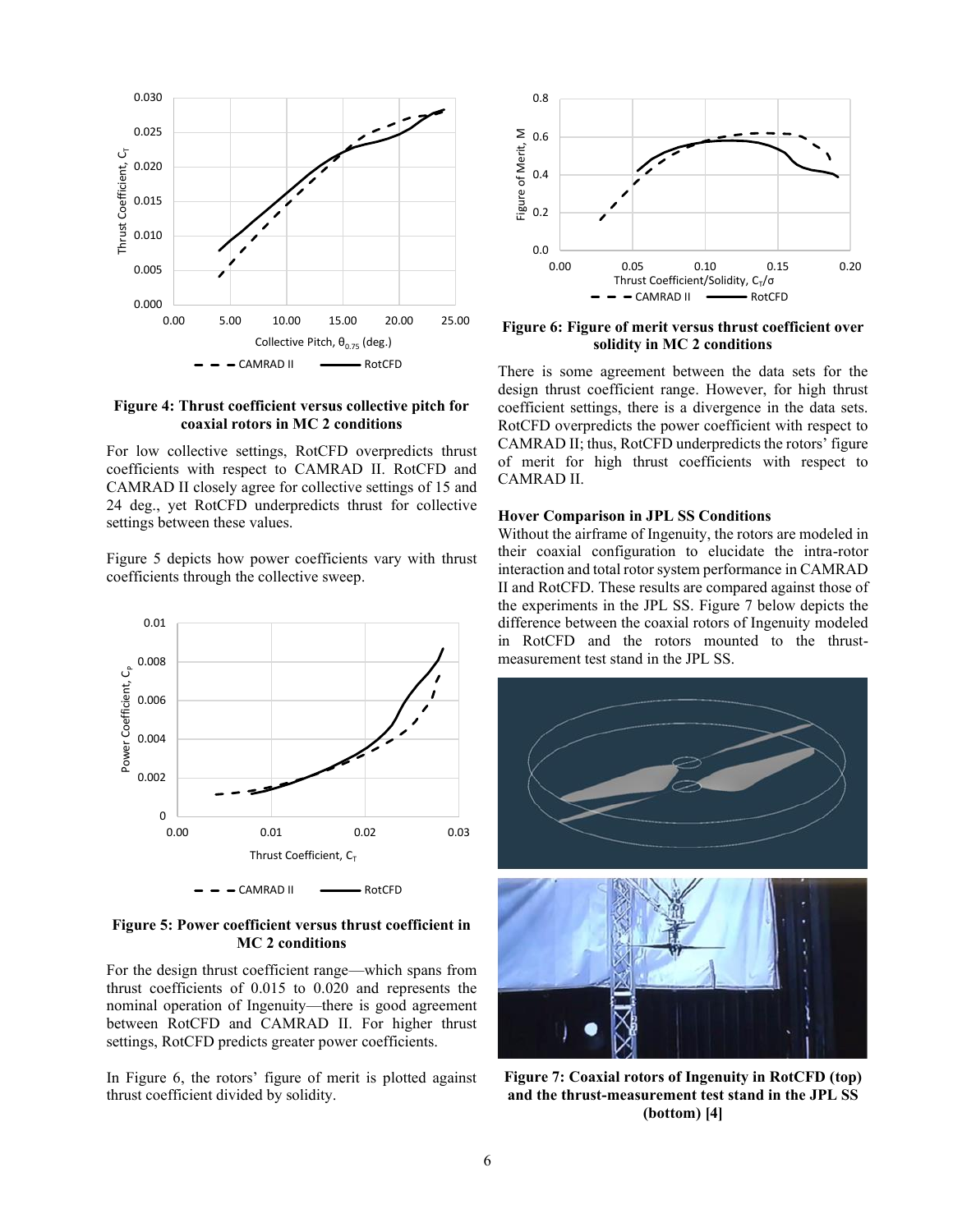

**Figure 8: Thrust coefficient versus collective pitch for coaxial rotors in JPL SS conditions**

In Figure 8, the thrust coefficients are plotted against collective pitch. The thrust coefficients predicted by RotCFD show satisfactory correlation with those of CAMRAD II and experimental results from JPL SS, particularly for collective pitch settings from 10 to 17 deg.

Power coefficients are plotted against thrust coefficients in Figure 9.



**Figure 9: Power coefficient versus thrust coefficient in JPL SS conditions**

As in the case of the MC 2 conditions, there is agreement between the datasets for the design thrust coefficient range. Here, CAMRAD II predictions match the experimental data quite well; though, for higher thrust settings, RotCFD predicts greater power coefficients with respect to the other two datasets.

Figure 10 below depicts the rotors' figure of merit versus thrust coefficient divided by solidity.



**Figure 10: Figure of merit versus thrust coefficient over solidity in JPL SS conditions**

RotCFD generally agrees with CAMRAD II predictions and experimental results for modest thrust coefficients. However, like the trend observed for MC 2 conditions, RotCFD overpredicts the rotors' power coefficients for high thrust settings with respect to the benchmark data. Thus, a disagreement in the figure of merit trends is observed at these high thrust settings. Nevertheless, CAMRAD II only slightly underpredicts figure of merit with respect to experimental data.

# **FORWARD FLIGHT RESULTS**

#### **Forward Flight Pitch Sweep**

The full Ingenuity model—including the coaxial rotors, rotor mast, airframe, legs, and solar array—is included in the forward flight modeling. A forward flight sweep is conducted for forward flight speeds of 5, 10, 15, 20, 25, and 30 m/s.

Figure 11 below depicts a sample velocity vector field for Ingenuity in forward flight at  $v_{ff} = 10$  m/s with the freestream entering from the left. From the figure, one can observe the deflection of the flow around the solar array and fuselage and the redirection of freestream flow through the rotor disks.



**Figure 11: Velocity vector field of Ingenuity in forward flight at 10 m/s [16]**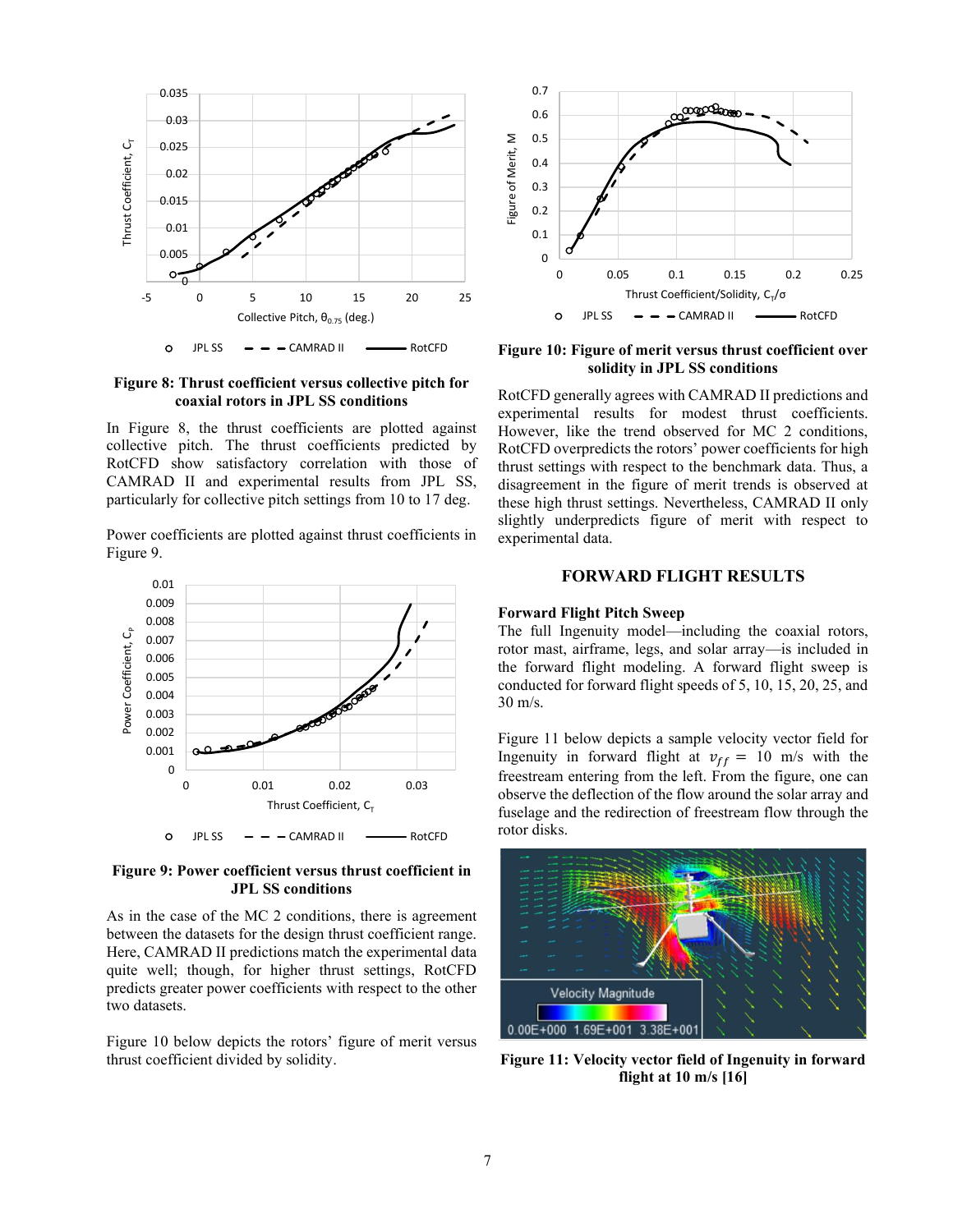A pitch attitude sweep is performed for each forward flight speed while using a trim tool within RotCFD which balances forces in the z-axis and moments about the y- and z-axes. A linear model is then fit for each forward flight speed between the sum of forces in the x-direction, or freestream-axis, and pitch attitude. These results are depicted below in Figure 12.



**Figure 12: Freestream axis force versus pitch attitude through the forward flight sweep**

The x-intercept of each linear model thus represents the pitch attitude for which forces in the free-stream axis are balanced. Figure 13 below illustrates the relationship between trimmed pitch attitude and forward flight speed.



**Figure 13: Trimmed pitch attitude versus forward flight speed**

There is a monotonic relationship between the forward flight speed and trimmed pitch attitude. As forward flight speed increases so does dynamic pressure and thus airframe drag; furthermore, Ingenuity's hinge-less rotors generate significant pitch moments in forward flight. Consequently, a greater pitch attitude is required to balance freestream forces for higher forward flight speeds.

# **Trimmed Forward Flight Comparison**

Using the trimmed pitch attitudes from the previous section, another forward flight speed sweep is performed. The RotCFD results are plotted against performance predictions

from CAMRAD II. Though, the trimmed model settings including pitch attitude, collective pitch, differential collective, and cyclic—are independently calculated in each code.

In Figure 14, thrust for each rotor is plotted against forward flight speed.



**Figure 14: Top and bottom rotor thrust versus forward flight speed**

There is a tight correlation between RotCFD and CAMRAD II for the predicted thrust for each forward flight speed. Additionally, both codes predict that the top rotor contributes a greater share of the thrust for low forward flight speeds and that the thrusts approach the same value for higher speeds.

Figure 15 plots total rotor power against forward flight speed.



**Figure 15: Power versus forward flight speed**

Once again, there is general agreement between the two codes; however, the power bucket of CAMRAD II is slightly more pronounced than that of RotCFD. Nevertheless, both codes predict that the lowest power consumption is achieved at a forward flight speed of approximately 18 m/s.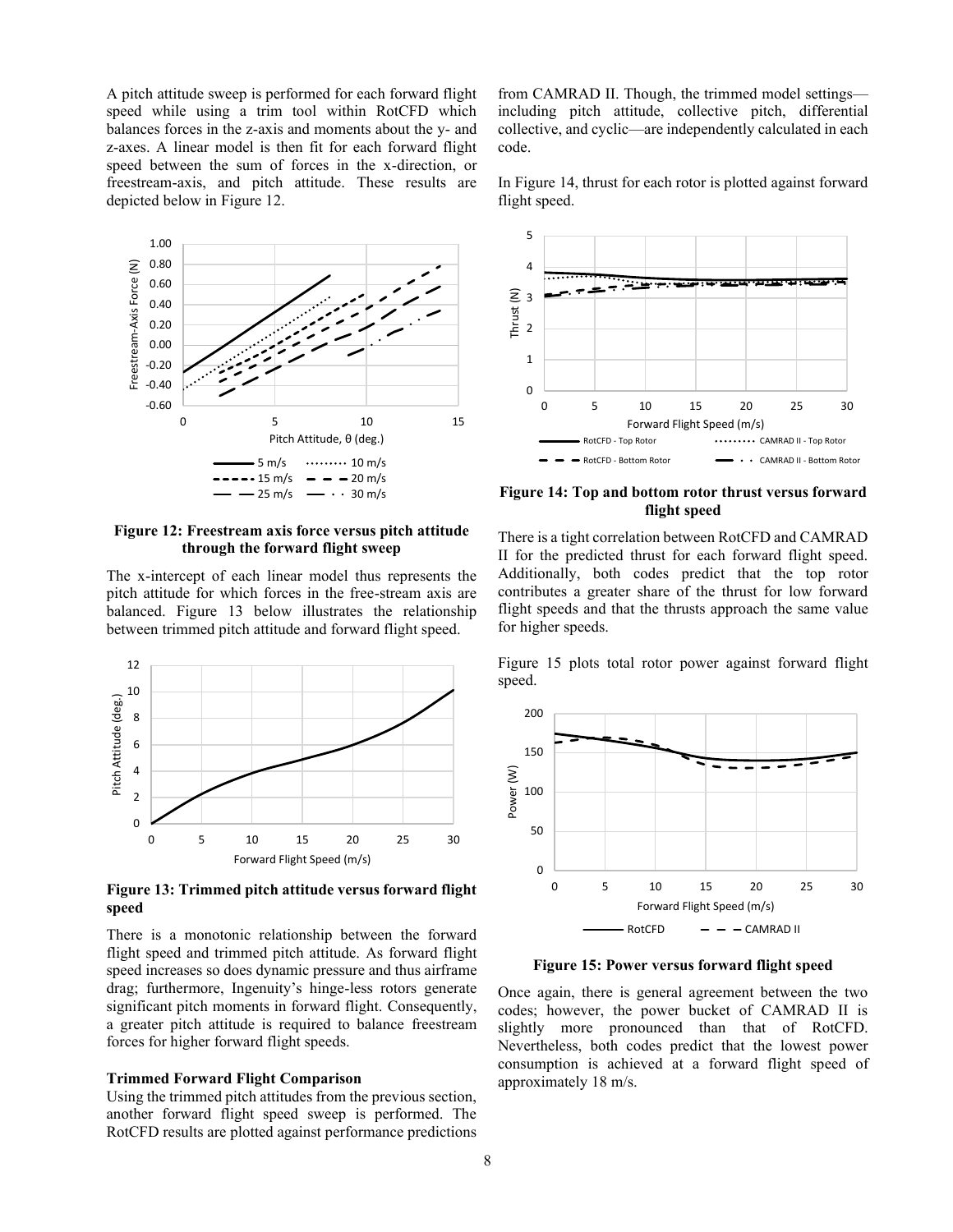The nominal collective pitch setting is plotted against forward flight speed in Figure 16. Nominal pitch setting is defined here as the average collective pitch of the two rotors.



# **Figure 16: Nominal collective pitch setting versus forward flight speed**

For forward flight speeds greater than or equal to 15 m/s, there is a tight correlation between RotCFD and CAMRAD II for the predicted nominal collective pitch setting. However, RotCFD underpredicts the nominal collective pitch setting required from low forward flight speeds with respect to CAMRAD II. In Figure 17, the trimmed differential collective settings are plotted against forward flight speed.



**Figure 17: Differential collective setting versus forward flight speed**

Like nominal collective pitch setting, there is agreement for the required differential collective for torque matching at high forward flight speeds. However, RotCFD reports lower trimmed differential collective settings than CAMRAD II at low speeds.

Lastly, the trimmed pitch attitudes are plotted against forward flight speed in Figure 18.



**Figure 18: Trimmed pitch attitude versus forward flight speed**

For forward flight speeds greater than or equal to 5 m/s, RotCFD underpredicts the required pitch attitude by approximately 1 degree, on average, compared to CAMRAD II. The discrepancy could be due to a difference in airframe drag in the RotCFD and CAMRADII models or due to different rotor load dependence on pitch.

#### **Airframe Effects on Forward Flight Results**

The next set of runs sought to understand the effects of Ingenuity's airframe on the performance of the rotors in RotCFD. To do so, performance predictions are compared between the airframe-included cases and the rotors-only cases. The pitch attitudes for the rotors-only cases are set at the trimmed settings depicted in Figure 13 for forward flight speeds 5 to 30 m/s. The CAMRAD II cases are performed without the effects of the airframe.

When comparing the rotors-only cases and airframeincluded cases in RotCFD, there is minimal difference seen in most performance metrics. The only metric that shows significant variation is the differential collective input, shown in Figure 19.



**Figure 19: Trimmed differential collective settings versus forward flight speed**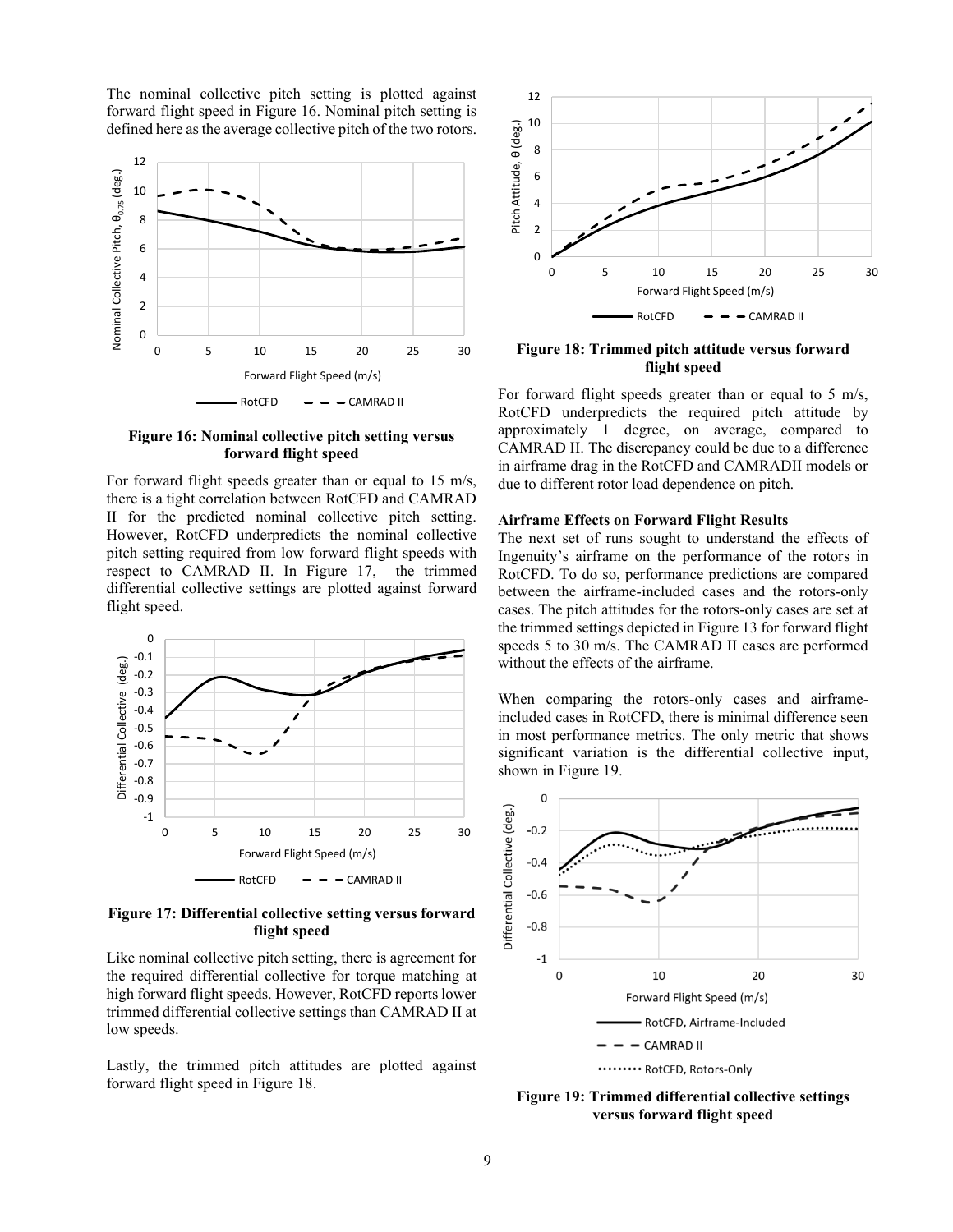The differential collective setting for the RotCFD airframeincluded cases requires a lesser differential at all forward flight speeds, excluding 15 m/s, where it briefly requires more than the values predicted by CAMRAD II and RotCFD without the airframe included. In contrast, there is only a marginal difference in the average collective pitch predicted for the cases in which the airframe is and is not included.

Next, the Ingenuity model is decomposed into two bodies: the main fuselage and the solar array. The cases are run again with the same conditions, and the force and moment for each individual body are recorded. The main forces of interest are the drag, or the x-component of total force, and download, the z-component of total force. These forces are divided by the dynamic pressure, to get D/q and download/q, respectively. D/q is shown in Figure 20, and download/q is in Figure 21.



**Figure 20: Drag over dynamic pressure versus forward flight speed**



**Figure 21: Download over dynamic pressure versus forward flight speed**

As expected, the fuselage is the main body contributing to the drag force in the results, and the solar array drives the download. The download shows that the solar array provides a small negative lifting force, especially at lower forward flight speeds. As forward flight speed increases, both coefficients approach and asymptote near zero.

It is expected that D/q should be relatively constant for a fixed frontal area and drag coefficient; this phenomenon is illustrated in Figure 20 for forward flight speeds greater than 20 m/s. Furthermore, this figure is consistent with the increase in drag coefficient observed at low Reynolds numbers [17].

The final study for airframe effects analyzes the effect pitch attitude has on drag and download. This study is conducted at a fixed forward flight speed of 20 m/s. The pitch attitude is swept from 0 to 10 deg. The solar array and fuselage remain separated to understand how different pitching angles affect the forces on each body. Figure 22 shows the D/q for this set of results, and Figure 23 shows the download/q.



**Figure 22: D/q versus pitch attitude at a forward flight speed of 20 m/s**



**Figure 23: Download/q versus pitch attitude at a forward flight speed of 20 m/s**

As the pitch increases, both D/q and download/q increase in magnitude, with D/q increasing positively and download/q increasing negatively. The slope of download/q versus pitch attitude indicates that more lift force is generated as the pitch attitude increases. While the trend is largely linear, at higher pitch angles, the download/q from the solar array appears to start leveling off slightly. If the solar array is considered to be a thin wing with a rectangular planform,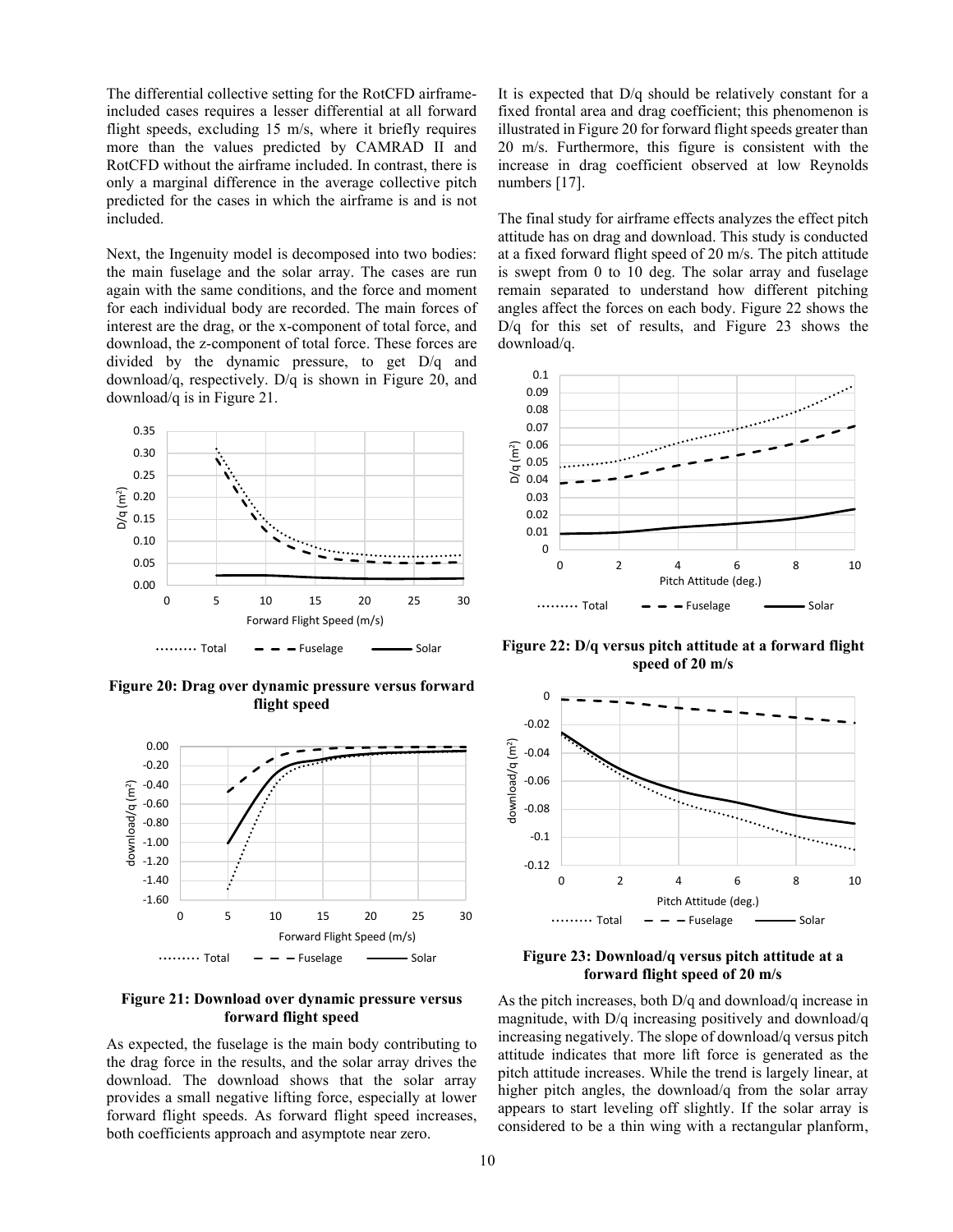one could interpret this asymptotic trend to indicate that the solar array is approaching stall.

# **BLADE PERFORMANCE COMPARISONS**

To further understand the performance predictions of Ingenuity by RotCFD and CAMRAD II, sectional blade analysis is performed. Both programs output a variety of metrics as a function of radial station, r/R, and azimuth, ψ. For this analysis, the sectional angle of attack is selected for analysis. This provides an insight into the differences in trimming behavior between the two programs.

First, the differences in sectional angle of attack between the rotors-only cases and airframe-included cases are shown. Figure 24 shows the comparison for the top rotor, and Figure 25 for the bottom rotor. Two azimuthal locations are shown on each plot, at  $\psi = 0$  and  $\psi = 180$  deg. Small differences can be seen between the two cases at the selected azimuthal position, mostly at lower r/R values. Nevertheless, the two cases closely agree for r/R values greater than 0.5. For low r/R values for both azimuthal locations, the local angle of attack is higher for the airframe-included cases. Likely, the presence of the airframe encumbers the induced flow near the rotors' center, thus increasing the local angle of attack.



# **Figure 24: Sectional angle of attack versus radial station for rotors-only and airframe-included cases for the top rotor**



### **Figure 25: Sectional angle of attack versus radial station for rotors-only and airframe-included cases for the bottom rotor**

Next, RotCFD and CAMRAD II are compared to each other. The rotors-only cases are selected for this comparison since there is no airframe modeled in CAMRAD II. Figure 26 shows the comparisons at two azimuthal angles for the top rotor, and Figure 27 shows the comparisons for the bottom rotor. The largest differences again occur at smaller r/R values for both rotors. For the top rotor, there is agreement for both azimuthal stations for r/R values from 0.4 to 0.7. For the bottom rotor, there is agreement at  $\psi$  = 180 deg. for r/R values from 0.4 to 0.8.



**Figure 26: Sectional angle of attack versus radial station for top rotor**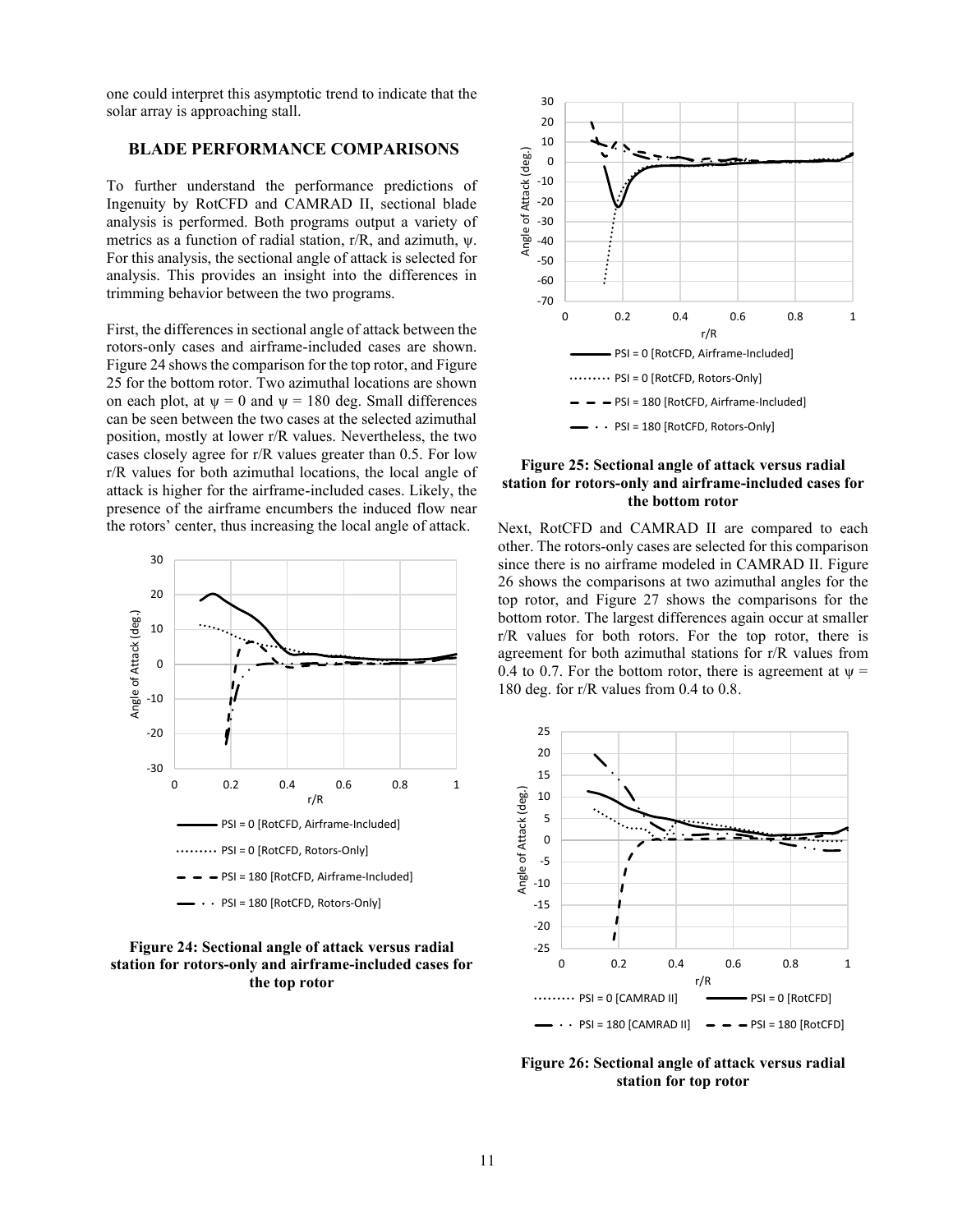

**Figure 27: Sectional angle of attack for bottom rotor**

One final check is to compare the sectional angle of attack as a function of azimuth angle at a fixed radial station. The location  $r/R = 0.64$  is chosen for this comparison. Both the top and bottom rotor are shown in Figure 28. No clear trends are seen in this figure between RotCFD and CAMRAD II.



**Figure 28: Sectional angle of attack versus azimuth at a fixed radial station of r/R = 0.64**

The overall differences between the sectional angle of attack per radial station may provide some insight into the differences between the results from each code. However, more in-depth analysis is necessary to determine the true basis of these discrepancies.

### **CONCLUSION**

RotCFD hover performance predictions are compared against both CAMRAD II and experimental hover test data in JPL SS conditions and solely against CAMRAD II in MC 2 conditions. For both comparisons, it is observed that all predictions are in general agreement for the design thrust coefficient range of Ingenuity. However, RotCFD predicts higher power coefficients than CAMRAD II for high thrust settings even though both codes use the same C81 airfoil tables. Disparities, therefore, also arise in comparisons of figure of merit for high collective pitch and thrust settings.

RotCFD forward flight performance predictions using rotors-only and airframe-included models of Ingenuity are compared to CAMRAD II predictions in which a rotorsonly model is used. A trim surrogate model is leveraged to find pitch attitude settings in RotCFD that balance forces in the free stream direction. The trimmed settings from the surrogate are used in a comparison of trimmed forward flight simulations. The codes closely agree on the relationship between thrust and power and forward flight speed. Additionally, the trim settings are in close alignment for forward flight speeds greater than or equal to 15 m/s. Nevertheless, disparities arise in the nominal collective pitch setting and differential collective setting for low speeds. Furthermore, RotCFD underpredicts the required pitch attitude for each forward flight speed with respect to the trimmed settings of CAMRAD II.

A study of the aerodynamics of the individual components of the airframe of Ingenuity is performed. RotCFD corroborates the expected trends in how the download and drag of the solar array and fuselage vary with forward flight speed and pitch attitude. Specifically, it is confirmed that the solar array acts as a wing which generates most of the predicted download, especially for high pitch attitudes. Furthermore, it is found that the fuselage of Ingenuity generates most of the airframe drag and that the drag coefficients sharply increase for low Reynolds number flows.

Lastly, a study is conducted on the how the sectional angles of attack vary with radial station and azimuth in RotCFD and CAMRAD II. In RotCFD, it is found that the inclusion of the airframe has minimal effect on this relationship. Thus, it is reasonable to compare the rotors-only RotCFD cases with those of the CAMRAD II cases. Between RotCFD and CAMRAD II, a significant discrepancy is observed between the sectional angles of attack as a function of radial station, particularly for low values of r/R; there is agreement for r/R values between 0.4 and 0.7, generally. A similar discrepancy is observed when comparing the RotCFD and CAMRAD II predictions for sectional angle of attack versus azimuth angle.